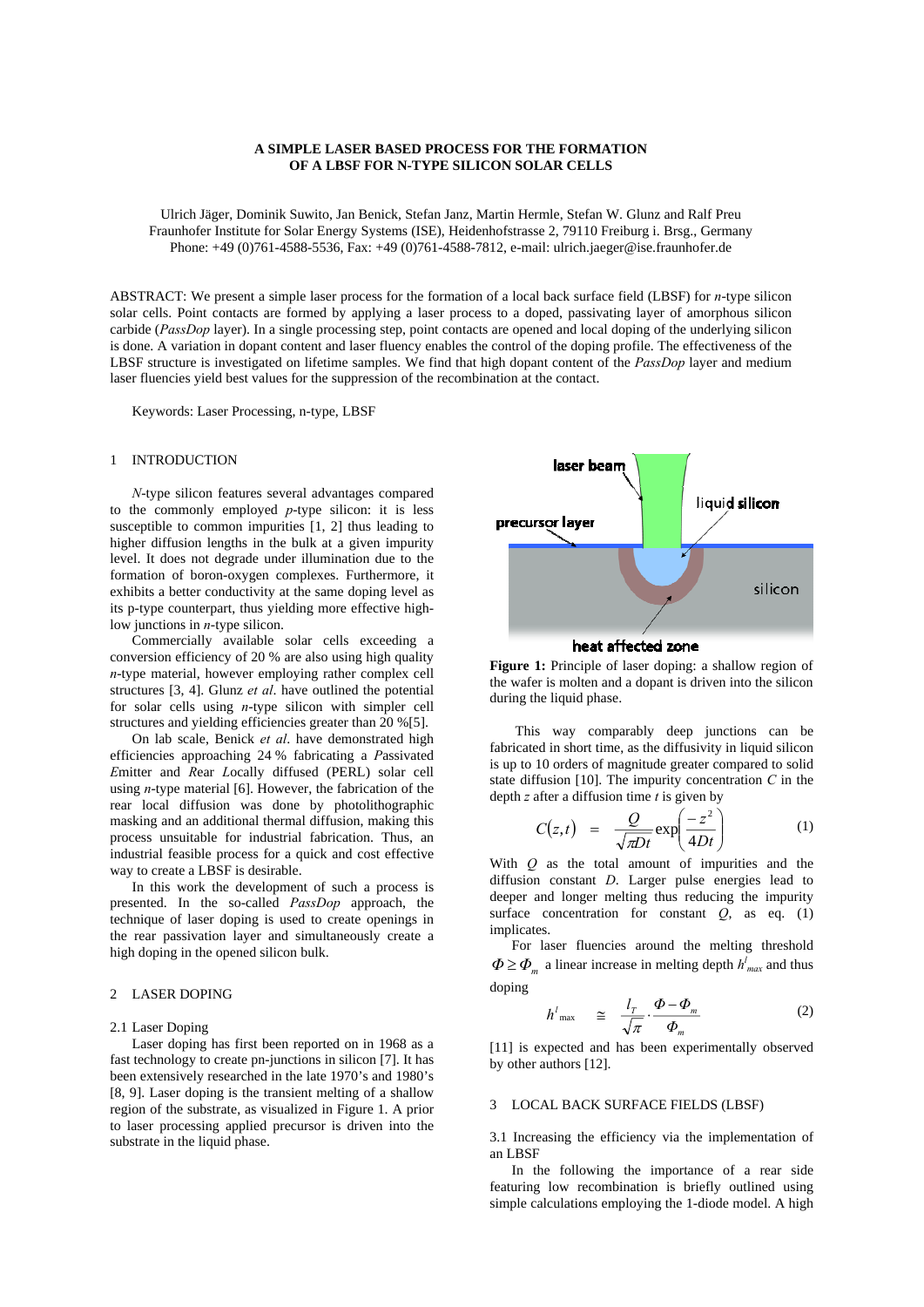efficient *n*-type PERL solar cell structure is considered. Assuming a high quality *n*-type, 1  $\Omega$ cm,  $W = 230 \text{ µm}$ thick wafer with a bulk lifetime over 3 ms, Figure 2 illustrates the benefit of reducing the effective recombination velocity on the rear side of the cell  $S_{\text{eff}}$ . For this cell structure, a high efficiency cell structure is taken into consideration: a high efficiency emitter with an emitter saturation current density of  $j_{0e} = 30$  fA/cm<sup>2</sup> as experimentally shown by Benick *et al.* [6]. For the calculations for the cell efficiency  $\eta$  a fill factor of  $FF = 80\%$  and a short circuit current density of  $j_{SC}$  = 40 mA/cm<sup>2</sup> is assumed. The open circuit voltage is calculated through the 1-diode model

$$
V_{OC} = \frac{k_B T}{q} \ln \left( \frac{j_{SC}}{j_{0e} + j_{0b}} + 1 \right)
$$
 (3)

with the device temperature *T*. The base saturation current density  $j_{0b}$  is obtained from

$$
j_{0b} = \frac{qD_h n_i^2}{N_D L} \times \frac{S_{\text{eff}} \cosh\left(\frac{W}{L}\right) + D_h / L \sinh\left(\frac{W}{L}\right)}{D_h / L \cosh\left(\frac{W}{L}\right) + S_{\text{eff}} \sinh\left(\frac{W}{L}\right)} \tag{4}
$$

[13] with *q* the elementary charge,  $D_h$  the minority carrier diffusivity,  $N_D$  the equilibrium hole density,  $L$  the minority carrier diffusion length and  $n_i$  the intrinsic charge carrier density.

 If low values for *Seff* are considered, a strong decrease in the recombination loss is visible (i.e. increase in  $V_{OC}$ ), thus yielding a considerable gain in cell efficiency  $\eta$ . For the high efficiency cell scheme, a reduction of  $S_{\text{eff}}$  below 20 cm/s yields efficiencies greater than 22 % and an open circuit voltage  $V_{OC}$  beyond 685 mV. Therefore, an outstanding passivation with point contacts contributing only little to the overall base saturation current is highly desirable.



**Figure 2:** Dependence of the open circuit voltage  $V_{OC}$ and cell efficiency  $\eta$  on the effective rear side recombination velocity for a high efficiency n-type PERL solar cell

#### 3.2 The *PassDop* approach

To reduce the recombination at the back side of the device a high doping underneath the metal contacts is favorable using a field effect passivation of the contacts induced by the high-low junction. For the formation of local point contacts with a shallow BSF the technique of Laser Fired Contacts (LFC) [14] was developed. However, it is not suited for *n*-type silicon, as aluminum cannot form a high-low junction in *n*-type silicon. Therefore, a new approach using the technique of laser doping has been developed and is schematically shown in

Figure 3. It is combining doping from and opening of a phosphorous doped passivating layer and is thus referred to as "*PassDop*". The *PassDop* layer is a doped amorphous silicon carbide film serving both as a passivation and doping precursor layer.



**Figure 3:** Process scheme of the *PassDop* approach: after cleaning, (i) a doped passivation layer is deposited onto the rear side of the wafer, (ii) a laser opens point contacts in the passivation layer and simultaneously dopes the substrate subsequently (iii) aluminum is evaporated on top finishing the rear side of the device [15].

## 4 SAMPLE PREPARATION

#### 4.1 *p*- and *n*-type wafers

 Two kinds of samples were prepared (figure 4): (i) to investigate the doping results, the phosphorous amorphous silicon carbide layer was deposited on a single side of a 250  $\mu$ m thick, 1  $\Omega$ cm p-type FZ silicon to enable an emitter formation after laser processing. These samples are discussed in sections 5.1 and 5.2. (ii) To quantify the formation and effectiveness of the high-low junction point contacts, the a-SiC layers were deposited on both sides of FZ, 1 Ωcm, 230  $μm$  thick n-type wafers yielding symmetrical samples, allowing a measurement of the effective lifetime by means of quasi-steady state photo conductance technique (QSSPC) [16].



**Figure 4:** Left: Samples prepared for the investigation of the doping (i) and Right: samples prepared for testing the local point contacts (ii)

### 4.2 Layer deposition

 For the PECVD deposition of the amorphous silicon carbide films in this work, we used a Roth&Rau AK400M reactor featuring a high-frequency (13.65 MHz) as well as a microwave (2.4 GHz) generator as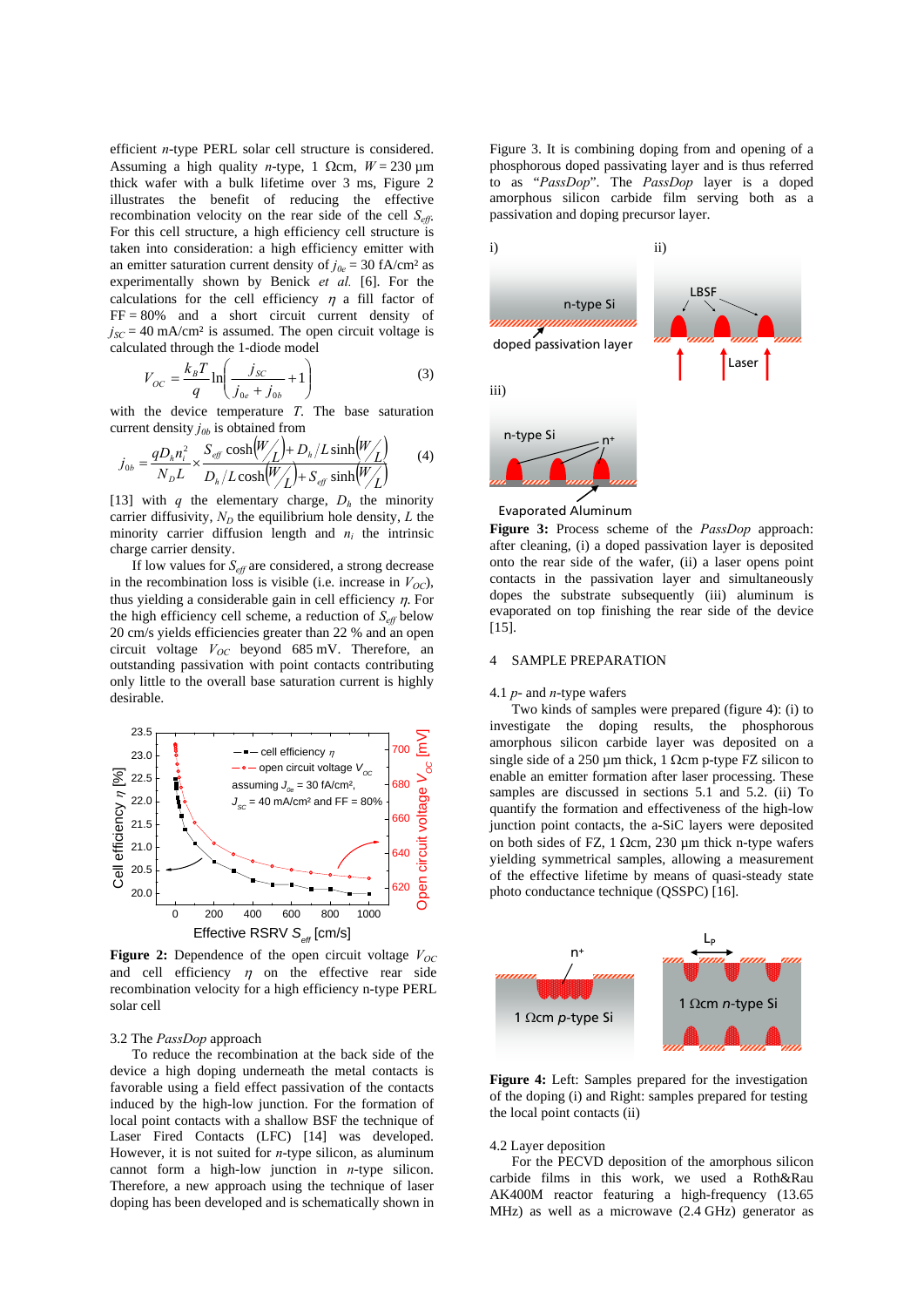plasma sources. As precursor gases silane  $(SiH<sub>4</sub>)$  and methane  $(CH<sub>4</sub>)$  were used. Highly diluted phosphine  $(PH_3)$  was used as a dopant source for incorporating phosphorous into the layer. All samples were wetchemically cleaned prior to the PECVD process with a short dip in HF. The layer thickness was 30-40 nm. Three different gas fluxes of  $PH_3$  were chosen, denominated in the following as low, medium and high [15].

## 4.3 Laser Processing

 Laser processing was done with a disc laser at a wavelength of 1030 nm at a repetition rate of 15 kHz using a galvanometer scanner for positioning the laser beam on the wafer. The pulse energy was controlled by a variable optical attenuator, insuring the stability of all beam parameters other than the fluence. For the samples (i) a 20x20 mm² area was homogenously doped to allow an analysis of the sheet resistance by a 4-point-probe and the acquisition of the doping profiles. The pulse overlap was kept small to ensure similar conditions as they occur in doping point contacts. For the investigations of the point contacts (samples (ii)), points were set apart with a constant spacing of  $L_P = 1$  mm. The effective lifetime  $\tau_{\text{eff}}$ was measured before and after laser processing, allowing the extraction of  $S_{\text{eff}}$  via [17]

$$
\frac{1}{\tau_{\text{eff}}} = \frac{1}{\tau_{\text{bulk}}} + \frac{2S_{\text{eff}}}{W} \tag{5}
$$

with the sample thickness *W* and  $\tau_{bulk}$  the lifetime of the bulk material, determined from the intrinsic lifetime limit using the model of Kerr [18].

#### 5 RESULTS

#### 5.1 Sheet resistance

 Figure 4 shows the measured sheet resistances for the samples of type (i). Each data point represents the mean value of 9 measurements; the error bar is their standard deviation, thus also providing some information about the homogeneity of the process.



**Figure 4:** Evolution of the sheet resistance with increasing laser fluence  $\Phi$ . After crossing the melting threshold, the sheet resistance changes only little for a given precursor layer. The three different  $PH_3$  gas fluxes are shown. The three regions are explained in the text.

 Region I. marks the region below the melting threshold. No laser doping has taken place. The points around 5.5 J/cm² (region II.) mark the beginning of the surface melting. High sheet resistances and very high standard deviations point out that only little doping has taken place and the process is not yet stable, as it is right at the melting threshold. In region III. a constant sheet resistance is reached for each dopant gas flux. The more dopant is available; the lower is the sheet resistance. In this regime all the available dopant is driven into the substrate and only minor changes in sheet resistance occur due to different doping profiles.

#### 5.2 Doping profiles

 In Figure 5 the resulting doping profiles acquired by means of spreading resistance profiling (SRP) for the medium gas flux of  $PH_3$  are shown. The doping depth increases with increasing laser fluence. The step like behavior of the curves is due to an averaging over 10 points of measurement of the carrier density *N*.



**Figure 5:** Resulting doping profiles after laser irradiation. The profiles displayed are for the medium flux of  $PH_3[15]$ .

Figure 6 depicts the doping depth at 1e16  $\text{cm}^{-3}$  as well as the integrated amount of phosphorous. As expected from eq. (2) the doping depth increases linearly in this regime of fluencies. The integrated amount of phosphorous is constant even at higher fluencies, indicating that only little or no ablation of the *PassDop* layer takes place during the laser process at medium fluencies.



**Figure 6:** Integrated amount of phosphorous after laser doping and depth of doping at  $1e16 \text{ cm}^{-3}$  [15].

5.3 Investigation of *Scont*

 Fischer has proposed a model to quantify the effective recombination velocity at the rear surface of a point contacted solar cell [19]. The effective rear surface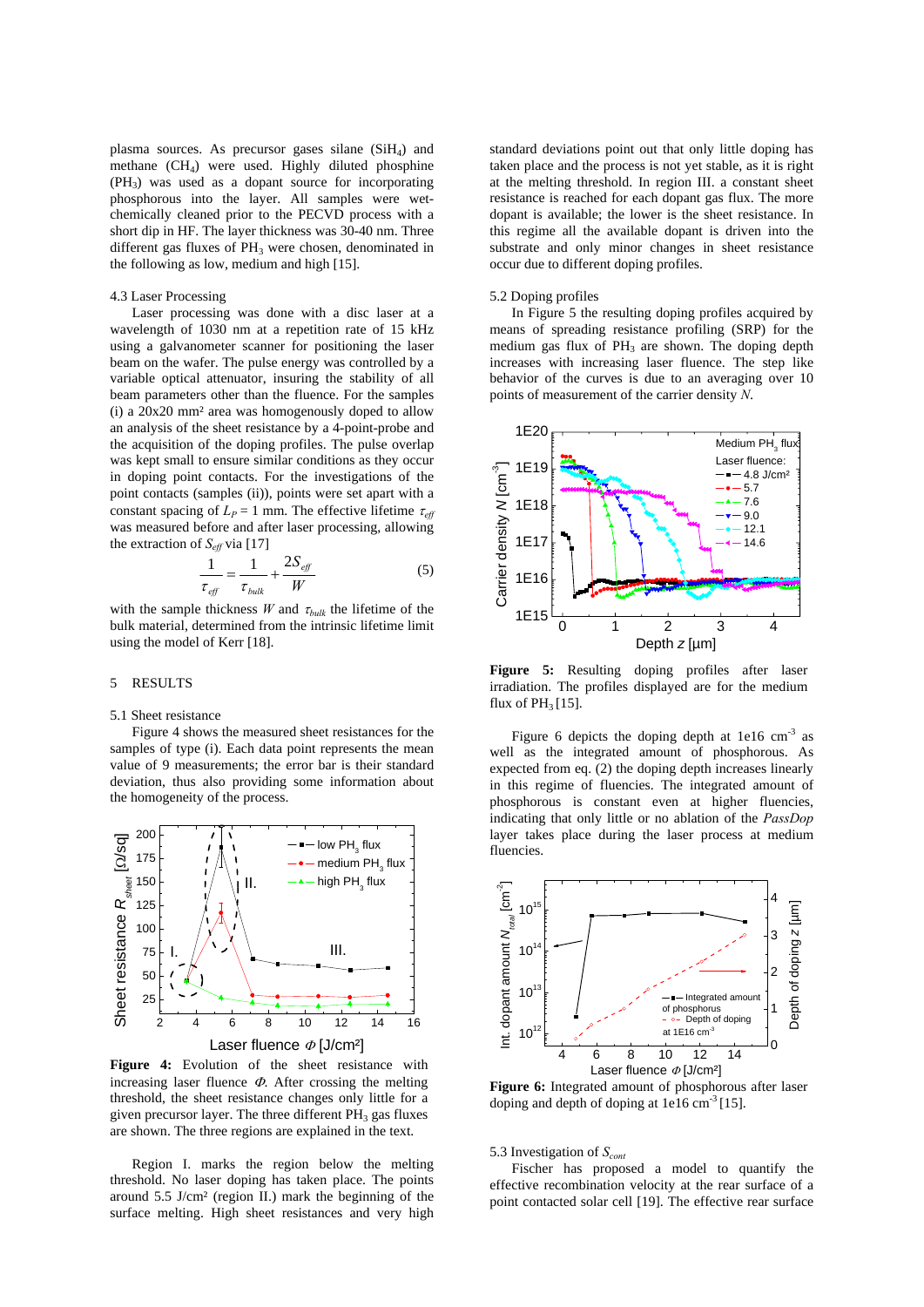recombination velocity  $S_{\text{eff}}$  is given by

$$
S_{\text{eff}} = \frac{D_h}{W} \left[ \frac{L_p}{2W\sqrt{\pi f}} \arctan\left(\frac{2W}{L_p} \sqrt{\frac{\pi}{f}}\right) - \exp\left(-\frac{W}{L_p}\right) + \frac{D_h}{fWS_{\text{cont}}} \right]^{-1} + \frac{S_{\text{pass}}}{1 - f}
$$
(6)

with *W* the cell thickness,  $L_p$  the pitch of the point contacts,  $f = \pi r^2 / L_p^2$  the metallization fraction, determined by the fraction of the area of the point contact (with radius r) over the square of the pitch,  $D_h$  the diffusivity of the minorities (holes),  $S_{cont}$  the recombination velocity at the contact and *Spass* the recombination velocity of the passivated areas. Note that *S<sub>cont</sub>* is considered as the recombination velocity at the opening. Although no metal is applied in this investigation, bare silicon features similar surface recombination as for a metal coated surface.

 By measuring the effective lifetime of the samples (ii) before and after laser processing at an excess carrier density of  $\Delta n = 5e14$  cm<sup>-3</sup>  $S_{pass}$  and  $S_{eff}$  can be determined via eq. (5). For each fluence, the contact radius *r* and thus the metallization fraction *f* is measured. These values are put into eq. (6) and it is solved for *S<sub>cont*</sub>, giving a measure for the recombination at the point contacts. This is depicted in Figure 7.



**Figure 7:** Recombination velocity at the contact  $S_{cont}$  as a dependence of the laser fluence  $\Phi$  and with the gas flux as a parameter [15].

An optimum value for  $S_{cont}$  can be ascertained for the high PH<sub>3</sub> flux and medium laser fluence. A minimum value of  $2400$  (+/-250) cm/s is reached for 9 J/cm<sup>2</sup> and high gas flux. The error indicated accounts for the uncertainty of determining the contact radius *r* of the point contacts with an accuracy of +/- 1 µm. It is observed that the best values for *Scont* are obtained for the high gas flux over the entire range of laser fluencies.

 The application of this process to a high efficient *n*type PERL cell structure leads to open circuit voltages beyond 700 mV and efficiencies over 22 % [20].

# 6 SUMMARY

 A laser based process for the formation of a local back surface field for *n*-type silicon solar cells has been developed. In the presented approach a layer of phosphorous doped amorphous silicon carbide serves both as a passivation and dopant source (*PassDop*). The contact opening and doping can be done with a suitable laser process, i.e. in a single processing step. By adjusting the laser parameters and the content of the doping in the *PassDop* layer, the resultant doping profile can be adjusted. Calculation of the RSRV at the local contacts yields values down to 2400 cm/s.

 The PassDop sequence is a very simple process for the passivation of the rear of the cell and for the formation of a local back surface field for n-type silicon solar cells with a high efficient PERL cell structure. As the formation of the LBSF and the contact opening is done in one single step, this process is of considerable interest for a possible future high volume production for *n*-type silicon solar cells. Its application to a high efficient PERL solar cell structure has led to open circuit voltages exceeding 700 mV and efficiencies well above 22% [20].

# ACKNOWLEDGEMENTS

 The authors thank P. Saint-Cast for the fruitful discussion of the findings and A. Kremer for the support in the measurements. The work was supported by the German Federal Ministry for the Environment, Nature Conservation and Nuclear Safety under contract number 0329849A "Th-ETA".

### **REFERENCES**

- 1. Macdonald, D. and Geerligs, L.J., *Recombination activity of interstitial iron and other transition metal point defects in p- and n-type crystalline silicon.* Applied Physics Letters, 2004. **85**(18): p. 4061-3.
- 2. Glunz, S.W., Rein, S., Lee, J.Y., and Warta, W., *Minority carrier lifetime degradation in borondoped Czochralski silicon.* Journal of Applied Physics, 2001. **90**(5): p. 2397-404.
- 3. Tsunomura, Y., Yoshimine, Y., Taguchi, M., Baba, T., Kinoshita, T., Kanno, H., Sakata, H., Maruyama, E., and Tanaka, M., *Twenty-two percent efficiency HIT solar cell.* Solar Energy Materials & Solar Cells, 2009. **93**(6-7): p. 670- 3.
- 4. P.J. Cousins, D.D.S., H.-C. Luan, J. Manning, T. D. Dennis, A. Waldhauer, K. E. Wilson, G. Harley, W. P. Mulligan. *Generation 3: Improved Performance at lower Cost*. in *35th IEEE PVSC*. 2010. Honolulu, Hawaii, USA.
- 5. Glunz, S.W., Benick, J., Biro, D., Bivour, M., Hermle, M., Pysch, D., Rauer, M., Reichel, C., Richter, A., Rüdiger, M., Schmiga, C., Suwito, D., Wolf, A., and Preu, R. *n-type silicon enabling efficiencies > 20% in industrial production*. in *Proceedings of the 35th IEEE Photovoltaic Specialists Conference*. 2010. Honolulu, Hawaii, USA.
- 6. Benick, J., Hoex, B., Dingemans, G., Richter, A., Hermle, M., and Glunz , S.W. *High-efficiency n-type silicon solar cells with front side boron emitter*. in *Proceedings of the 24th European*